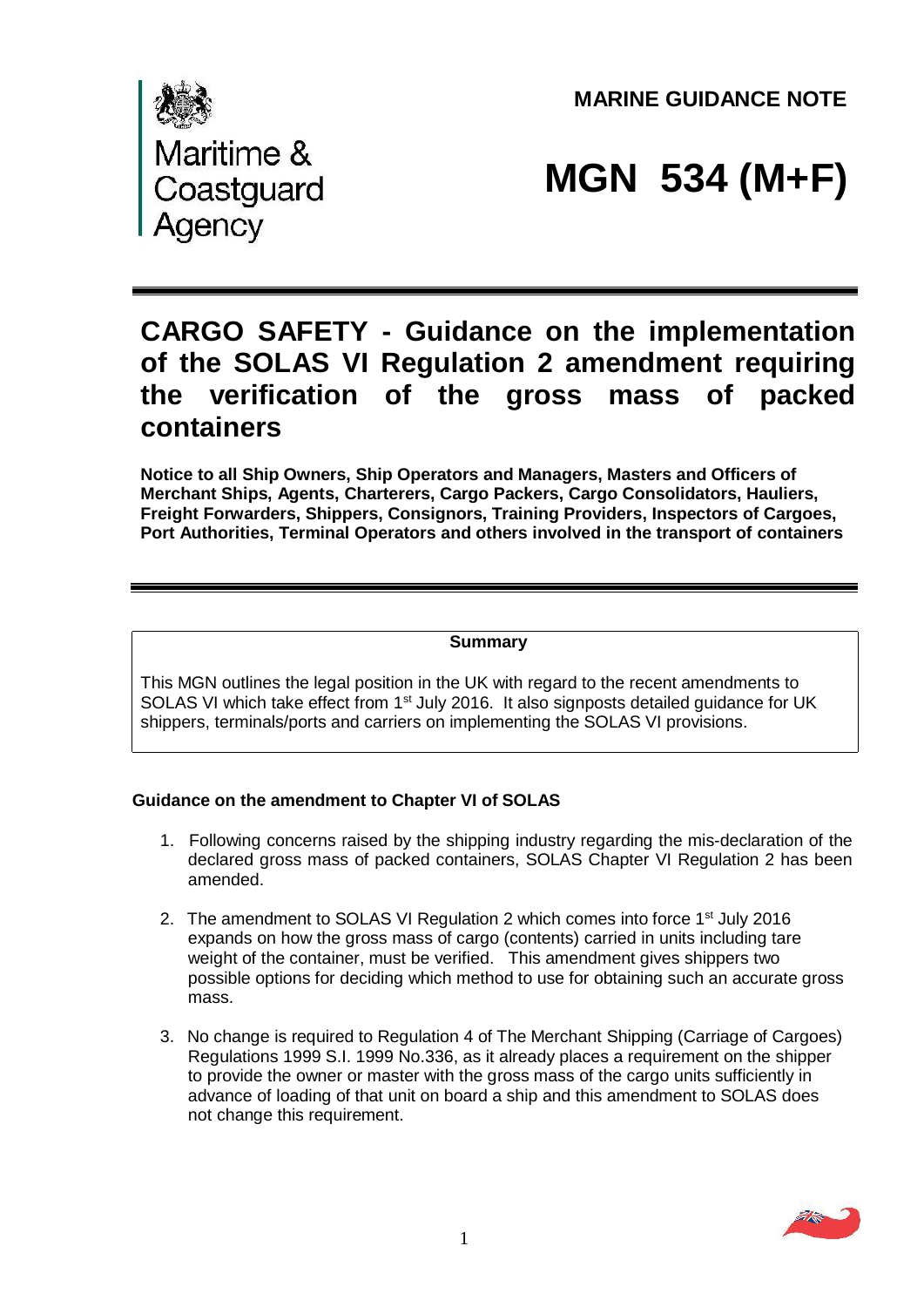4. The document annexed to this MGN gives detailed advice on how UK shippers, ports/terminals and carriers can meet their responsibilities under this SOLAS amendment.

#### **More Information**

| <b>Environmental Policy Branch</b><br>Maritime and Coastguard Agency<br>Bay 2/29<br><b>Spring Place</b><br>105 Commercial Road<br>Southampton<br>SO <sub>15</sub> 1EG |                                                                                                        |
|-----------------------------------------------------------------------------------------------------------------------------------------------------------------------|--------------------------------------------------------------------------------------------------------|
| Tel :                                                                                                                                                                 | +44 (0) 23 8032 9141                                                                                   |
| Fax:                                                                                                                                                                  | +44 (0) 23 8032 9204                                                                                   |
| e-mail:                                                                                                                                                               | container.weight@mcga.gov.uk                                                                           |
| General Inquiries:                                                                                                                                                    | infoline@mcga.gov.uk                                                                                   |
| Website Address:                                                                                                                                                      | www.gov.uk/government/organisations/maritime-and-coastguard-agency                                     |
|                                                                                                                                                                       |                                                                                                        |
| File Ref:                                                                                                                                                             | MS 029/009/0012                                                                                        |
| Published:                                                                                                                                                            | June 2015<br>Please note that all addresses and<br>telephone numbers are correct at time of publishing |

© Crown Copyright 2015

# *Safer Lives, Safer Ships, Cleaner Seas*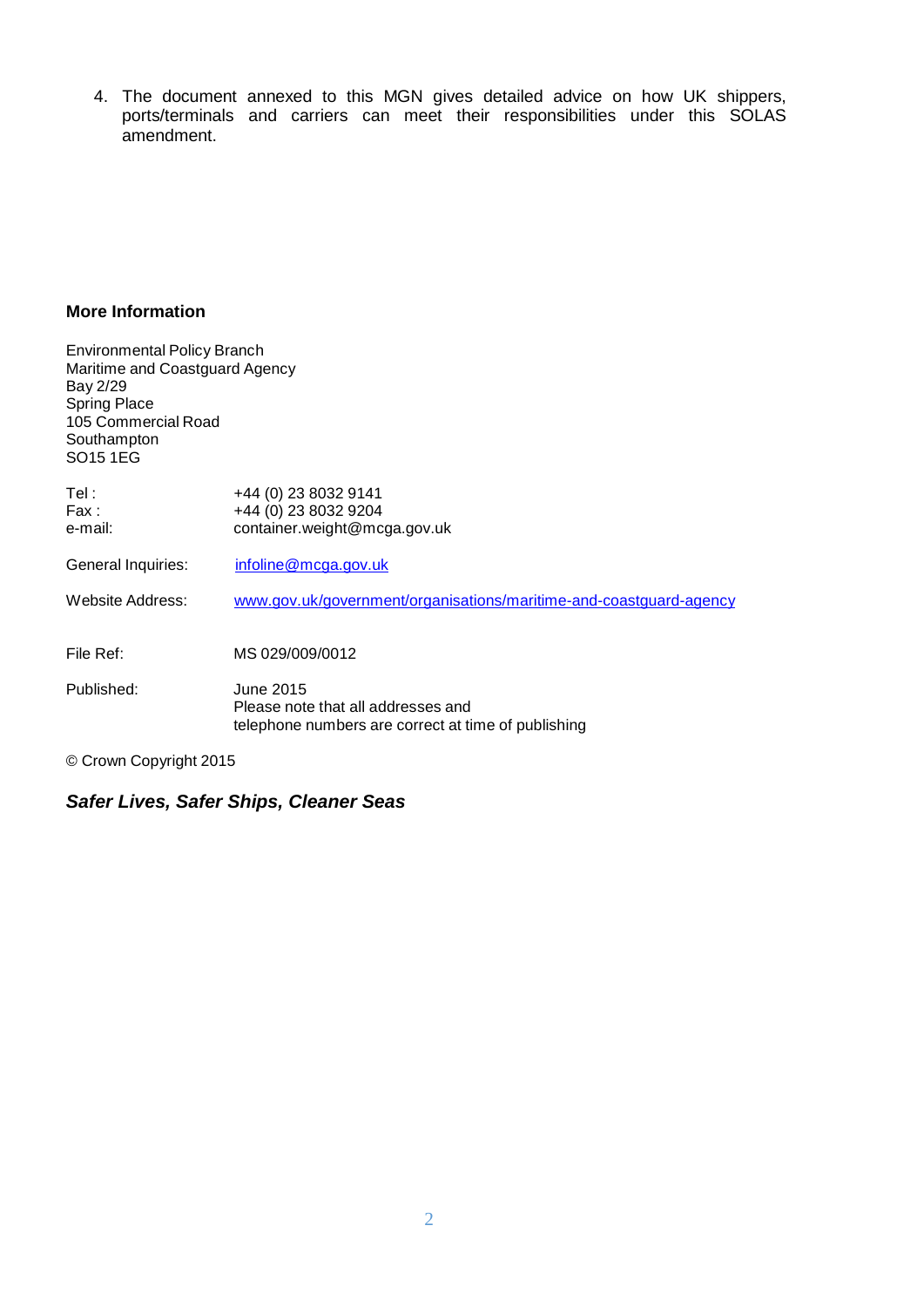#### **Annex to MGN 534**

#### **United Kingdom guidelines on Container gross mass (weight) verification**

#### **Summary**

This document outlines the UK guidelines for the implementation of the mandatory amendments to the International Convention for the Safety of Life at Sea (SOLAS) Chapter VI, Part A, Regulation 2 - Cargo information which were adopted in November 2014. The SOLAS amendment places a requirement on the shipper of packed containers to verify and provide the container's gross mass to the carrier<sup>1</sup> and terminal representative prior to it being loaded onto a ship.

#### **Contents**

| 1<br>$\overline{2}$<br>3<br>4<br>5<br>6<br>7.<br>8<br>9<br>10<br>11<br>12 | Introduction<br><b>Definitions</b><br>Scope<br><b>Main Principles</b><br>Methods for obtaining the verified gross mass of a packed container<br>Documentation<br>Information flow within the supply chain – shipper-carrier interface<br>Discrepancies in gross mass<br>Containers exceeding their maximum gross mass<br><b>Empty containers</b><br>Contingencies for containers received without a verified gross mass<br>Mis-declarations | Page<br>Page<br>Page<br>Page<br>Page<br>Page<br>Page<br>Page<br>Page<br>Page<br>Page<br>Page | $\mathbf{2}^{\prime}$<br>$\overline{2}$<br>3<br>3<br>3<br>4<br>5<br>5<br>6<br>6<br>6<br>6 |
|---------------------------------------------------------------------------|---------------------------------------------------------------------------------------------------------------------------------------------------------------------------------------------------------------------------------------------------------------------------------------------------------------------------------------------------------------------------------------------------------------------------------------------|----------------------------------------------------------------------------------------------|-------------------------------------------------------------------------------------------|
|                                                                           |                                                                                                                                                                                                                                                                                                                                                                                                                                             |                                                                                              |                                                                                           |
| 13                                                                        | Enforcement                                                                                                                                                                                                                                                                                                                                                                                                                                 | Page                                                                                         | 6                                                                                         |

#### **List of Annexes**

- 
- Annex 1 Definitions<br>Annex 2 Method 2 A Method 2 Application Process to Maritime and Coastguard Agency (MCA)
- Annex 3 Methods for obtaining the verified gross mass of a packed container
- Annex 4 Bibliography and supplementary information

<sup>&</sup>lt;sup>1</sup> 'Carrier' is used as a term to cover the 'master or his representative' [as in SOLAS Chapter VI regulation 2](#page-3-0)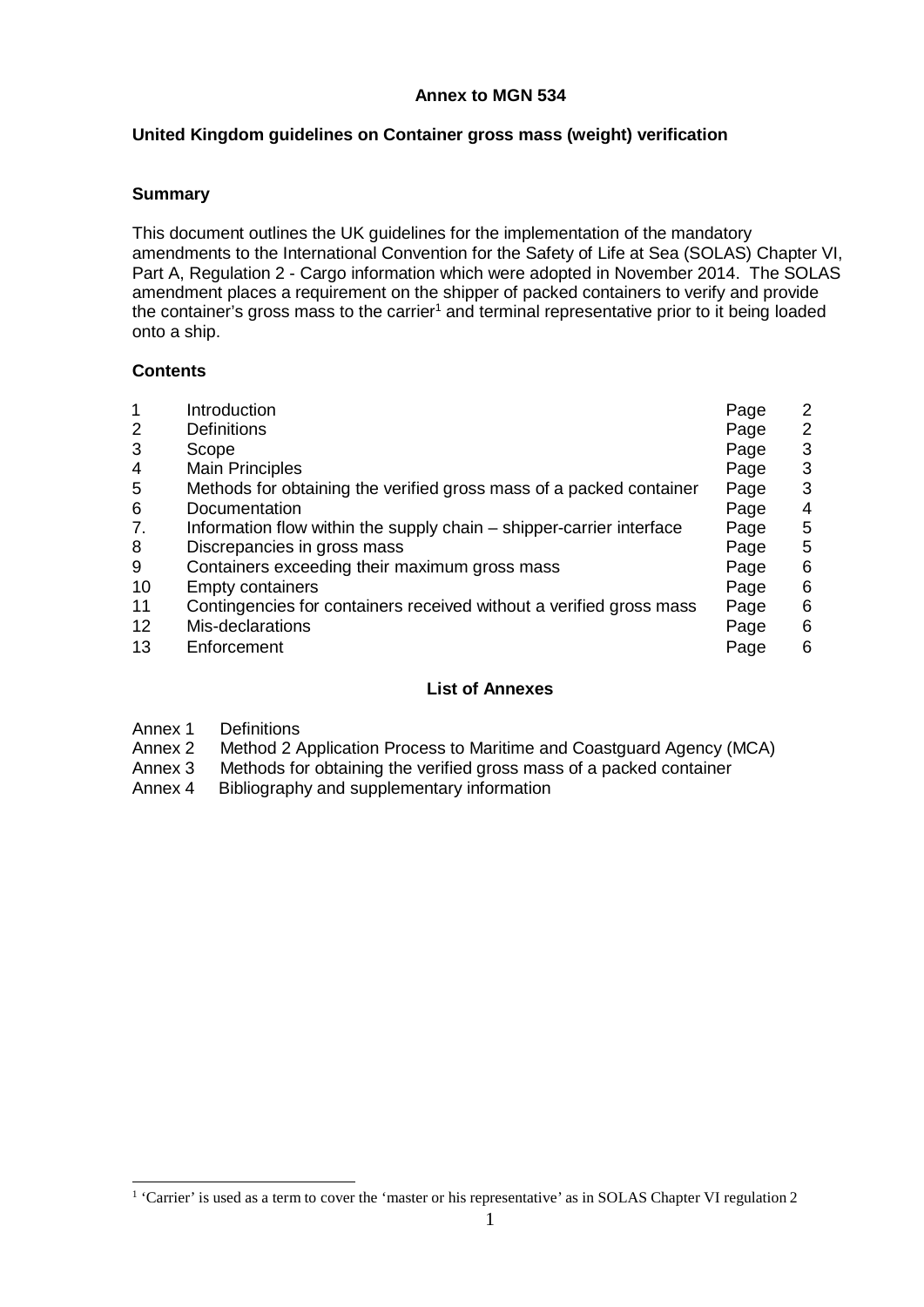# <span id="page-3-0"></span>**1 Introduction**

1.1 As a result of incidents, published reports and concerns from carriers and others within the transport supply chain, the International Maritime Organization (IMO) has recognised and discussed the problems associated with freight containers, structural issues, packing, their packed gross mass (mis-declared cargo weights) and how they are secured on to the ship, for over seven years. Following the discussions at previous IMO sub-committees involving many governments and industry organisations, in November 2014 the IMO's Maritime Safety Committee meeting (MSC 94) adopted the changes to the Safety of Life at Sea (SOLAS) Convention Chapter VI Regulation 2 – Cargo information regarding a mandatory container gross mass verification together with associated guidelines published as MSC.1/Circ. 1475. It should be noted both the SOLAS text and the Guidelines were produced as a result of open discussions, based on proposals agreed between both governments and trade bodies to address the recognised and documented safety issues whilst minimising the impact on participants within the supply chain.

1.2 The effect on the supply chain is that the verification of the gross mass of containers will be required before packed containers are placed aboard ships, see paragraph 3 Scope. The supply chain is a complex and dynamic system consisting of a number of different companies that work in succession to produce, transport and deliver goods from the supplier to the customer. To ensure compliance with these SOLAS provisions, participants within the supply chain should agree amongst themselves the processes necessary to ensure that the weights are available prior to the packed container being loaded aboard the ship.

1.3 The SOLAS provisions were adopted in November 2014 and will enter into force on 1st July 2016, the intervening period should be considered to be the transition period.

1.4 These Guidelines have been drafted following discussions between the relevant UK trade bodies together with the Department for Transport (DfT), the Office of Rail Regulation (ORR), the Health & Safety Executive (HSE), the Driver & Vehicle Standards Agency (DVSA) and the Maritime & Coastguard Agency (MCA) and form the basis of UK industry and Government advice on implementing the provisions of SOLAS. The Guidelines also identify elements of a non-regulatory nature which those with differing commercial roles and activities within the transport supply chain may need to consider.

# **2 Definitions**

It is important to ensure consistency by using the definitions set out in MSC 1/Circ.1475 and which are reproduced in Annex 1.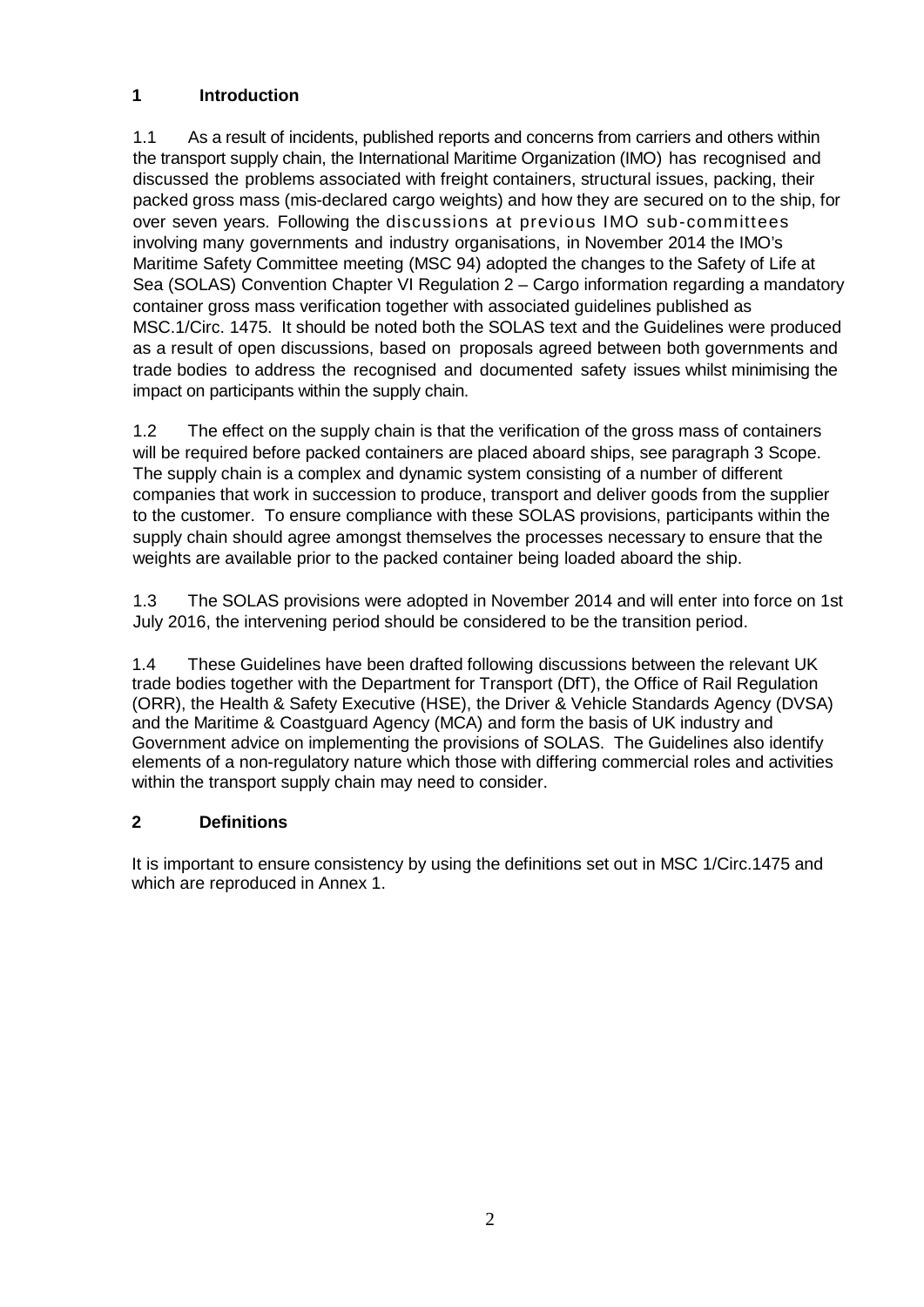# <span id="page-4-0"></span>**3 Scope**

3.1 Unless specified in paragraph 3.2, the SOLAS requirements to verify the gross mass of a packed container apply to all containers to which the CSC applies, and which are to be stowed onto any ship and are given force of law through the Statutory Instrument 1999 No. 336 the Merchant Shipping (Carriage of Cargoes) Regulations 1999. These guidelines apply in relation to export consignments from the UK; the gross mass of inbound containers will have either been verified in the country of loading or through prior agreement between shipper and carrier.

3.2 The provisions of SOLAS Chapter VI, Part A, Regulation 2 do not apply to:

(i) A packed container on a chassis or trailer to be driven on a ro-ro ship which is engaged on short international voyages<sup>2</sup>.

(ii) Cargo items tendered by a shipper to the master for packing into a container already on board the ship.

 *approval of offshore containers handled in open seas* (MSC/Circ.860) and the *Revised Convention for Safe Containers, 1972, as amended* (CSC.1/Circ.138/Rev.1), does not (iii) "Offshore containers" to which the CSC, according to the *Guidelines for the recommendations on harmonized interpretation and implementation of the International*  apply.

3.3 Where the application of a trade provision is specified in a contract of sale and there is any conflict between the trade provision and SOLAS, SOLAS takes precedence.

# **4 Main principles**

4.1 The responsibility for obtaining and documenting the verified gross mass of a packed container lies with the shipper.

 which the SOLAS regulations apply unless the master or his representative and the terminal 4.2 A container packed with packages and cargo items should not be loaded onto a ship to representative have been provided with, in advance of vessel loading, the verified actual gross mass of the container.

4.3 The purpose of this SOLAS regulation is to obtain an accurate gross mass of packed containers that are moved through the supply chain prior to loading aboard the ship.

# **5 Methods for obtaining the verified gross mass of a packed container**

5.1 The SOLAS regulations prescribe two methods by which the shipper may obtain the verified gross mass of a packed container which will be referred to as "Method 1" and "Method 2" in this document.

# 5.1.1 Method 1:

Weighing the packed container using calibrated and certified weighing equipment (e.g. weighbridges, load cell sensing technologies etc) (see Annex 3).

# 5.1.2 Method 2:

Weighing all packages and cargo items, including the mass of pallets, dunnage and other securing material to be packed in the container and adding the tare mass of the container to

<sup>&</sup>lt;sup>2</sup> SOLAS regulation III/2 defines "short international voyage" as an international voyage in the course of which a ship is not more than 200 miles from a port or place in which the passengers and crew could be placed in safety, and which does not exceed 600 miles in length between the last port of call in the country in which the voyage begins and the final port of destination.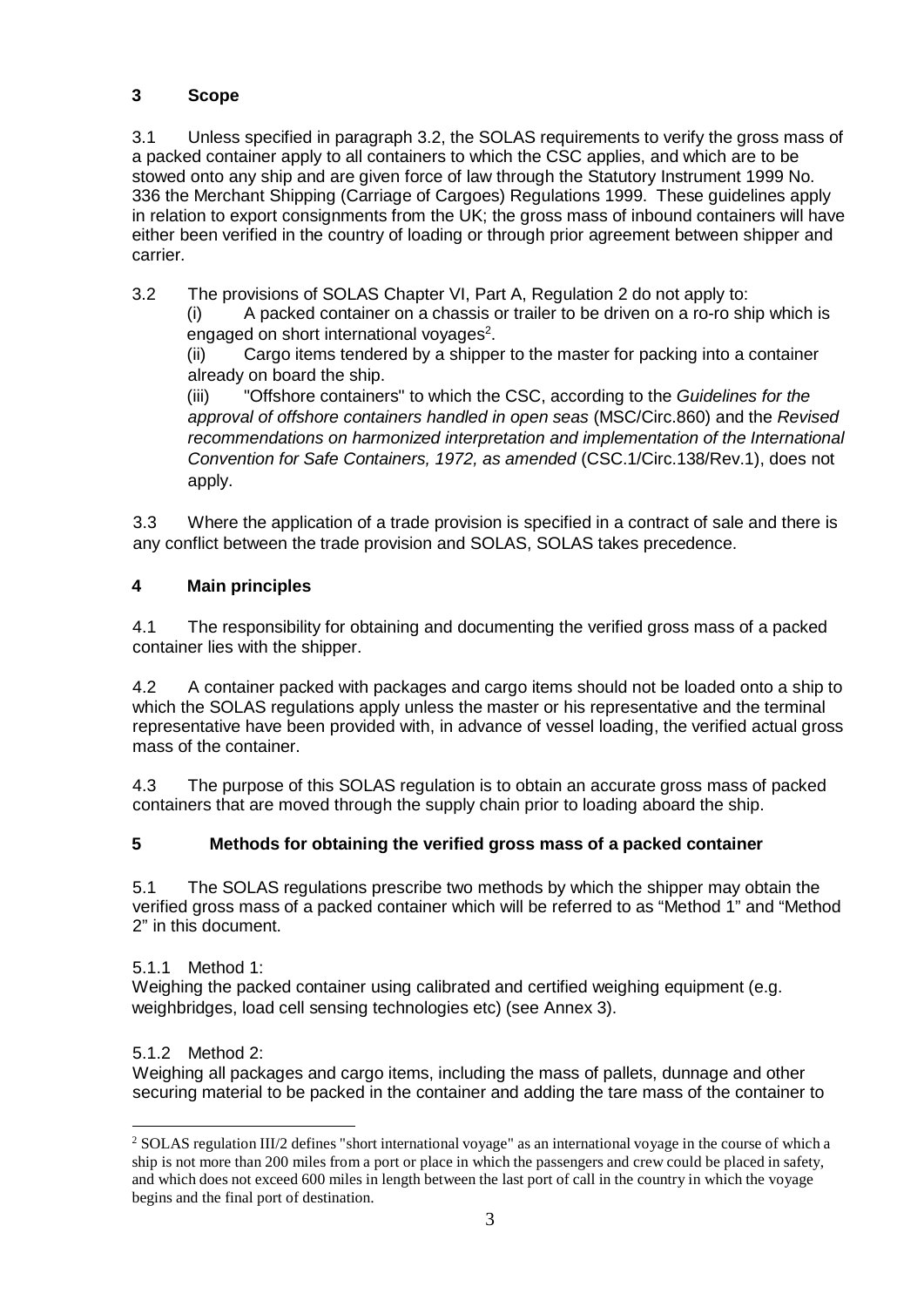<span id="page-5-0"></span>the sum of the single masses, using a certified method approved by the UK competent authority, that is the Maritime and Coastguard Agency (MCA) or its authorised body<sup>3</sup>.

5.2 It should be noted that for certain types of cargo items (e.g. scrap metal, unbagged grain and other cargo in bulk) it would be inappropriate and impractical to use Method 2 (see 5.5 below).

5.3 Notwithstanding, the requirements of the CTU Code in relation to load distribution should also be followed.

# **5.4 Approval process for shippers wishing to use Method 2**

5.4.1 In order to use "Method 2" SOLAS requires that the MCA has to approve the certified method used by that shipper. Recognising that shippers use differing methods of work and management systems the routes to obtaining approval are:-

- 1. Businesses holding an accredited Quality Management System (such as ISO 9001 or ISO 28000) or Authorised Economic Operator (AEO) type "S" or "F", which include documented procedures to satisfy the weighing requirement, will be deemed to have demonstrated their competence to use Method 2. The shipper will be required to submit the relevant procedures along with a copy of the any certificates to the MCA.
- 2. Companies not accredited to one of the above but operating a company management system including Enterprise Resource Planning (ERP), for example SAP, can be approved by the MCA, after checking electronic or documentary submissions.
- 3. Other auditing schemes as approved by the MCA.

5.4.2 The actual accreditation process is detailed in Annex 2: and guideline weighing processes are contained within Annex 3.

5.4.3 Companies which successfully become authorised to use Method 2 will be registered on a UK database, overseen by the MCA. The database will be accessible to approved shippers and to both carriers (shipping lines) and port/terminal operators in order that, if they wish to or suspect a discrepancy exists, it may be confirmed, that particular containers are being presented by companies certified under Method 2, as required,.

5.5 It should be noted that certain types of cargo items (e.g. scrap metal, unbagged grain, and other cargo in bulk) do not easily lend themselves to individual weighing of the items to be packed in the container. In such cases, the usage of Method 2 would be inappropriate and impractical, and Method 1 should be used instead.

# **6 Documentation**

6.1 The SOLAS regulations require the shipper to verify the gross mass of the packed container using Method 1 or Method 2 and to communicate the verified gross mass in a shipping document. This document can be part of the shipping instructions to the shipping company or a separate communication (e.g. a declaration including a weight certificate produced by a weigh station utilising calibrated and certified equipment on the route between the shipper's origin and the port terminal or in the case of Method 2 the shipper's approval number must be included). In either case, the document should clearly highlight that the gross mass provided is the "verified gross mass". If appropriate, EDI methods can also be used.

6.2 Irrespective of its form, the document declaring the verified gross mass of the packed container should be signed by a person duly authorised by the shipper. The signature may be

<sup>&</sup>lt;sup>3</sup> In the context of Method 2 issues, any reference to MCA is taken to mean MCA or its authorised body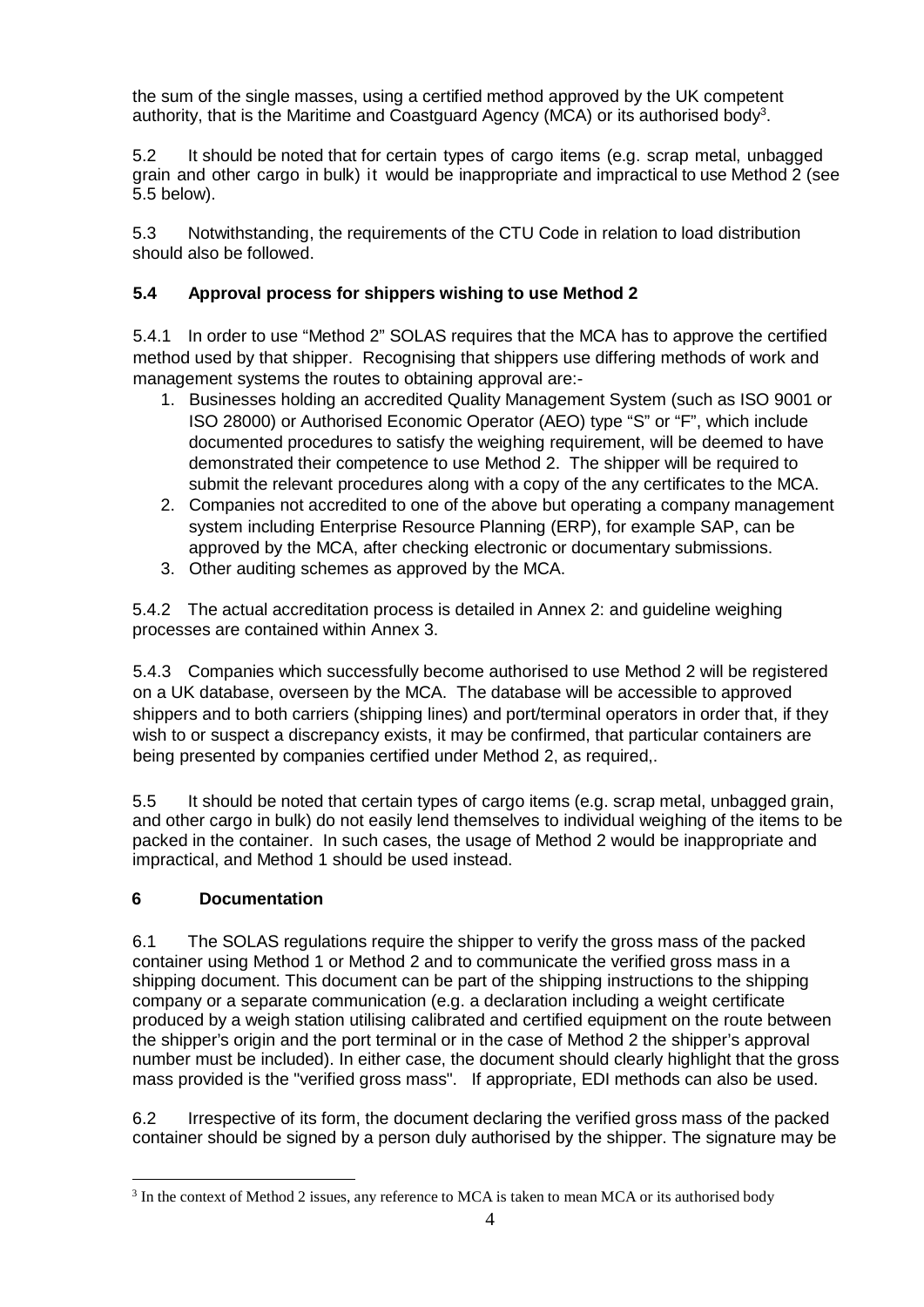<span id="page-6-0"></span>an electronic signature or may be replaced by the name in capitals of the person authorised to sign it.

# **7. Information flow within the supply chain – shipper-carrier interface**

7.1 The SOLAS text is clear in assigning shippers' and carriers' responsibilities and the role of the terminal. The shipper is responsible for providing a "verified gross mass" to the carrier or their terminal representative, regardless of who actually packs the container. Much complexity exists in the modern supply chain and the process of information flow within the supply chain could be considered to be elements of a non-regulatory nature and they have been included to highlight issues which companies may need to consider. These elements are given in paragraphs 8, 9, 10 and 11.

7.2 In order to ensure the smooth flow of cargo, it is essential that information is provided to other parties as early as possible. How this is achieved will be for the relevant parties in the supply chain involved in moving goods to determine. SOLAS requires that the information is submitted sufficiently in advance to be used in the preparation of the ship stowage plan. It is essential that the verified gross mass is obtained before the container is physically loaded on to a ship.

7.3 In its simplest form the information flow regarding the provision of a verified gross mass may look something like the following:-

# SHIPPER SHIPPING LINE TERMINAL OPERATOR

7.4 As detailed in MSC.1/Circ.1475 paragraph 5.1.2 and 5.1.3, where cargo submitted and correctly marked is tendered by one UK verified weigher to another UK verified weigher for final loading, it will not need to be re-weighed prior to packing into the container although responsibility for providing the accurate verified gross mass remains with the shipper named on the bill of lading. For the purpose of these Guidelines, the arrangement whereby a UK verified weigher does not need to re-weigh cargo submitted for final loading by another UK verified weigher is referred to as the 'handshake' principle.

# **8 Discrepancies in gross mass**

8 1 Any discrepancy between a packed container's gross mass declared prior to verification and its verified gross mass should be resolved by use of the verified gross mass.

8.2 If a packed container is weighed at the port terminal facility, that is the gross mass that should be used for ship stow planning.

8.3 In circumstances where a packed container is not weighed at the port terminal facility but the port terminal facility nevertheless identifies that a discrepancy exists regarding the verified gross mass as declared or provided to it, the port terminal facility and the carrier should agree on the steps to be taken to confirm the verified gross mass of the packed container.

8.4 Paragraphs 8.1, 8.2 and 8.3 highlight that the importance of communication between the parties is key and it has to become routine. Carriers should provide cut-off times for ship stowage planning to assist the shipper in ensuring that the verification of the container gross mass and transport to the terminal/port is carried out within the required time frame to avoid the consequences of discrepancies in gross mass, such as not being loaded onto the ship or the ship having to carry out a re-stow. How the information is documented and passed down the line is subject to commercial agreements between the parties and is not a regulatory issue.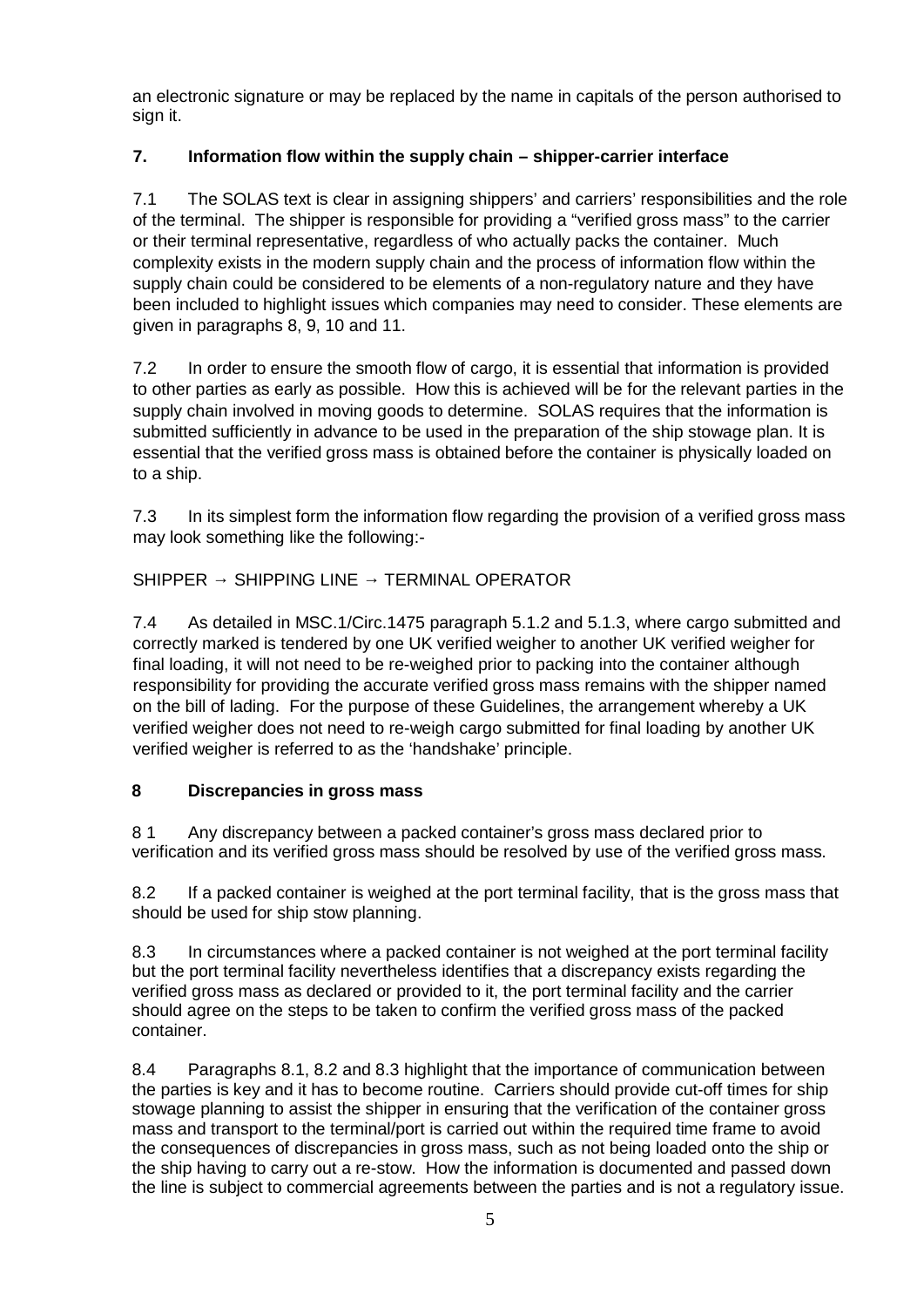# <span id="page-7-0"></span>**9 Containers exceeding their maximum gross mass**

9.1 SOLAS regulation VI/5 requires that a container is not packed to more than the maximum gross mass indicated on the Safety Approval Plate under the International Convention for Safe Containers (CSC), as amended. A container with a gross mass exceeding its maximum permitted gross mass may not be loaded onto a ship.

9.2 All parties are encouraged to consider how such non-compliances are identified and rectified.

# **10 Empty containers**

10.1 Shippers and operators of empty containers are encouraged to have practices and arrangements in place to ensure that they are empty. The tare weight will visually appear on the container in accordance with the International Organization for Standardization (ISO) standard for container marking and identification and it should be used in such cases.

# **11 Contingencies for containers received without a verified gross mass**

11.1 Under SOLAS no container without a verified gross mass may be loaded onto a ship. It is for individual carriers and port operators to devise operational procedures to ensure that this regulatory requirement is complied with on all occasions.

11.2 Carriers and Terminal operators should have sufficient documented procedures to demonstrate the manner in which they will be able to achieve this requirement.

#### **12 Mis-declarations**

12.1 Any incidence of a mis-declaration of the gross mass of a container should be corrected by the shipper as soon as practicable. Records of mis-declarations and corrections made should be available on request by the MCA. Failure to record and correct such incidents may result in the withdrawal of a company's "Method 2" approval by the MCA.

*Note:* The MCA does not intervene in commercial matters which may arise from non-regulatory issues highlighted in paragraph 7.

# **13 Enforcement**

13.1 It is anticipated that Regulators and other authorised cargo inspectors will use an enforcement threshold ±5% of the verified gross mass of the container. However, this will be used on a case by case basis.

13.2 Businesses taking advantage of the facilitation offered by Method 2 will be required to ensure that the expected levels of compliance are met, proper records kept and that these are made available on request by the MCA.

13.3 Should a business fail to meet the expected standard of an accredited company, the MCA may suspend or revoke the verification agreement thereby prohibiting the company from taking advantage of the Method 2 weighing process until any identified deficiencies have been rectified. Should this occur, further guidance on the requirements to be met by businesses seeking to use Method 2 should be obtained from the MCA.

13.4 The penalties take two forms and these are explained below.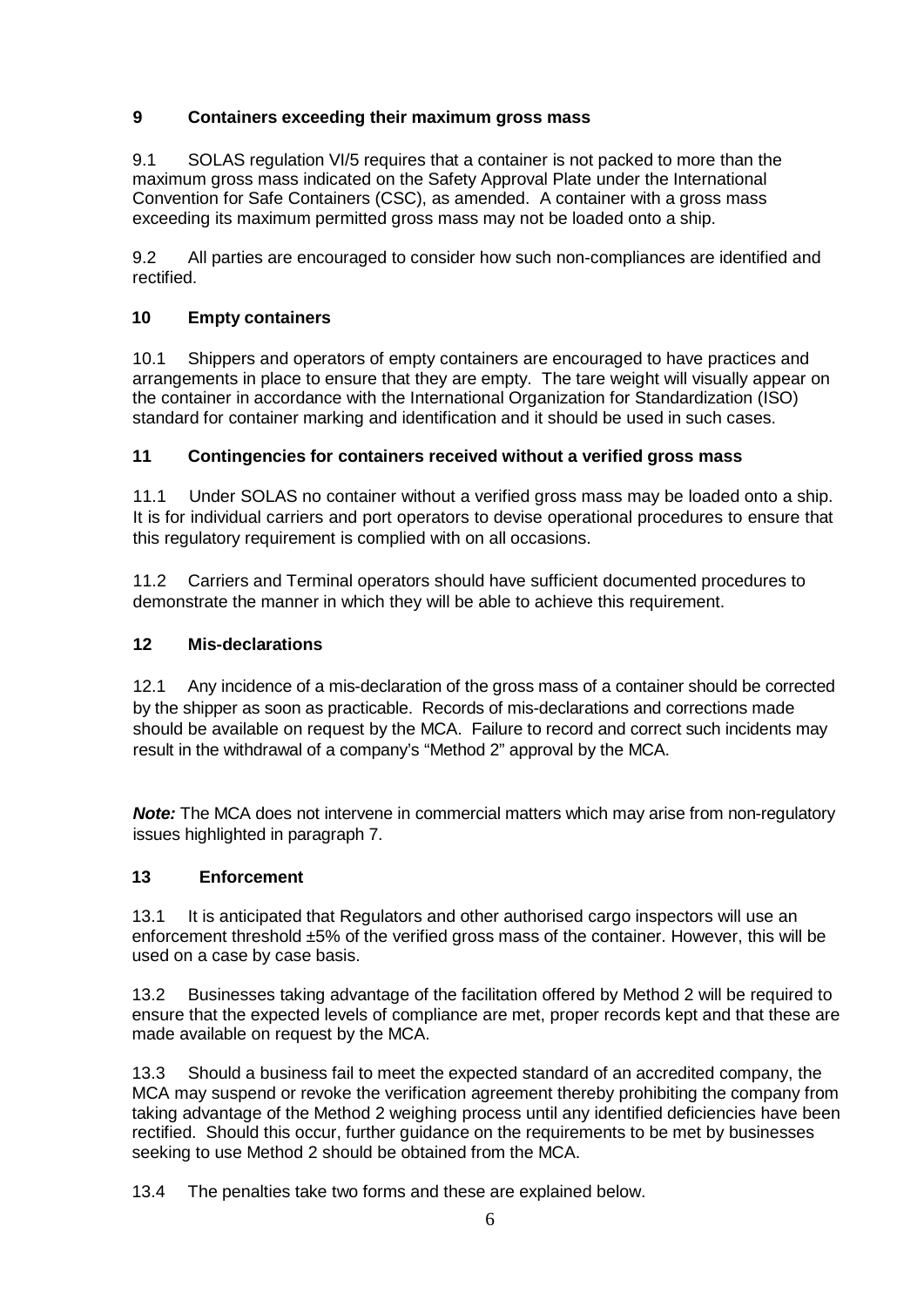- 1. Commercial Repacking costs, administration fees for amending documents, demurrage charges etc.
- 2. Regulatory imposed by the MCA based upon statute which in this case are the Merchant Shipping (Carriage of Cargoes) Regulations 1999, as amended: Regulation 13 (1) A person guilty of an offence under Part II (General Provisions, Cargo information), III or IV of these Regulations shall be liable on summary conviction to a fine not exceeding the statutory maximum or, on conviction on indictment, to imprisonment for a term not exceeding two years or a fine or both.

 Control or an investigation by the Regulator, the carrier and/or their terminal representative 13.5 In the event of an incident or an issue with a container stow as part of Port State should be able to demonstrate that they have systems in place to ensure prior to the loading of packed containers that they have the verified gross mass for each container and that any changes in the container gross mass notified between pre-booking and loading aboard a ship are managed.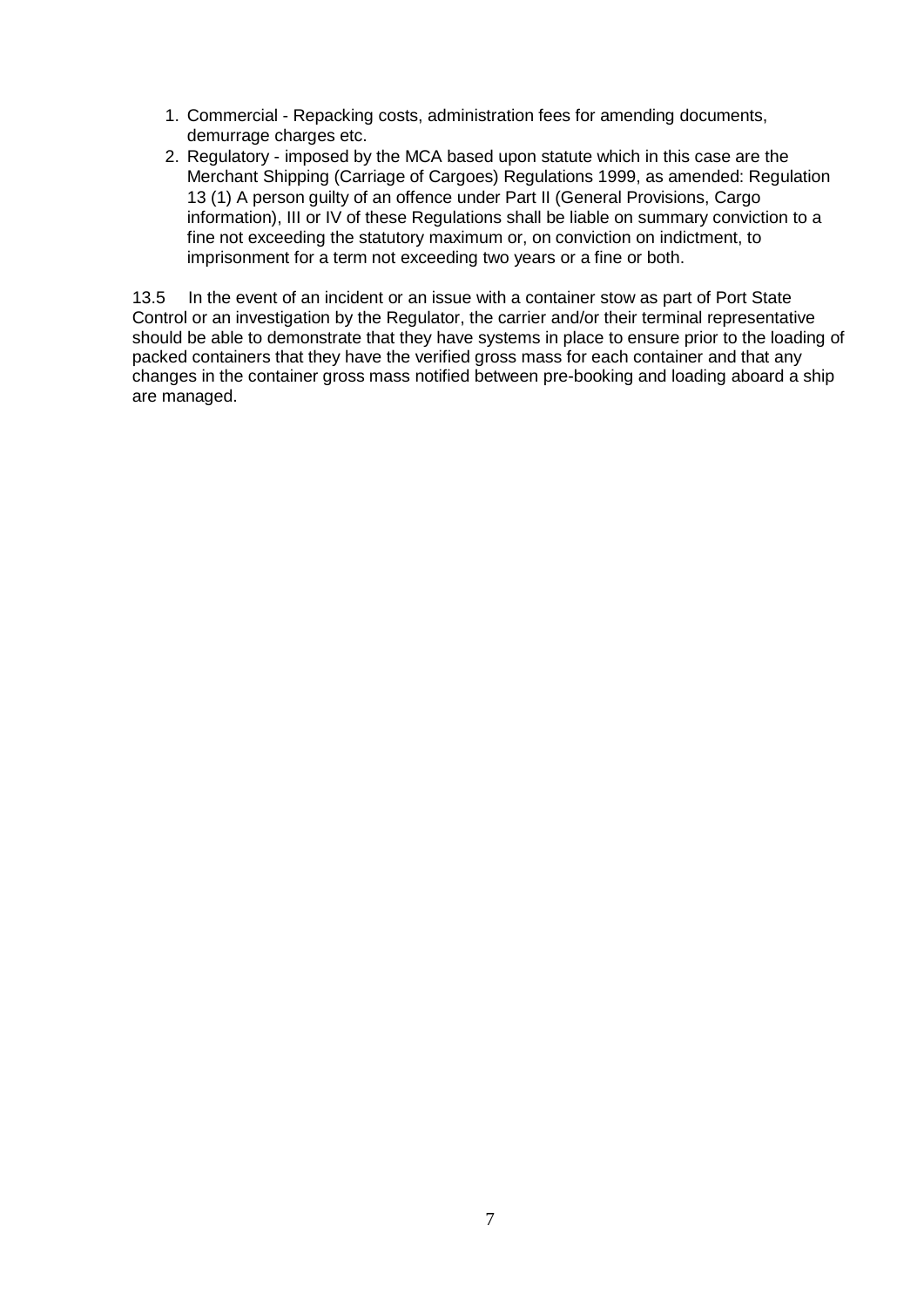# **Annex 1- Definitions**

For the purpose of these Guidelines:

*A1.1 Administration* means the Government of the State whose flag the ship is entitled to fly.

*A1.2 Calibrated and certified equipment* means a scale, weighbridge, lifting equipment or any other device, capable of determining the actual gross mass of a packed container or of packages and cargo items, pallets, dunnage and other packing and securing material, that meets the accuracy standards and requirements of the State in which the equipment is being used.

 Convention for Safe Containers, 1972, as amended (hereinafter referred to as "the CSC"), and means any goods, wares, merchandise, liquids, gases, solids and articles of every kind *A1.3 Cargo items* has the same general meaning as the term "cargo" in the International whatsoever carried in containers pursuant to a contract of carriage. However, ship's equipment and ship's supplies, including ship's spare parts and stores, carried in containers are not regarded as cargo.

A*1.4 Carrier* The party who, in a contract of carriage, undertakes to perform or to procure the performance of carriage by sea.

*A1.5 Container* has the same meaning as the term "container" in the CSC and means an article of transport equipment:

- (a) of a permanent character and accordingly strong enough to be suitable for repeated use;
- (b) specially designed to facilitate the transport of goods, by one or more modes of transport, without intermediate reloading;
- (c) designed to be secured and/or readily handled, having corner fittings for these purposes; and
- (d) of a size such that the area enclosed by the four outer bottom corners is either:
	- (i) at least  $14 \text{ m}^2$  (150 sq. ft.); or
	- (ii) at least 7  $m^2$  (75 sq. ft.) if it is fitted with top corner fittings.

*A1.6 Contract of carriage* means a contract in which a shipping company, against the payment of freight, undertakes to carry goods from one place to another. The contract may take the form of, or be evidenced by a document such as a sea waybill, a bill of lading, or multi-modal transport document.

*A1.7 Gross mass* means the combined mass of a container's tare mass and the masses of all packages and cargo items, including pallets, dunnage and other packing material and securing materials packed into the container (see also *"Verified gross mass"*).

*A1.8 Package* means one or more cargo items that are tied together, packed, wrapped, boxed or parcelled for transportation. Examples of packages include, but are not limited to, parcels, boxes, packets and cartons.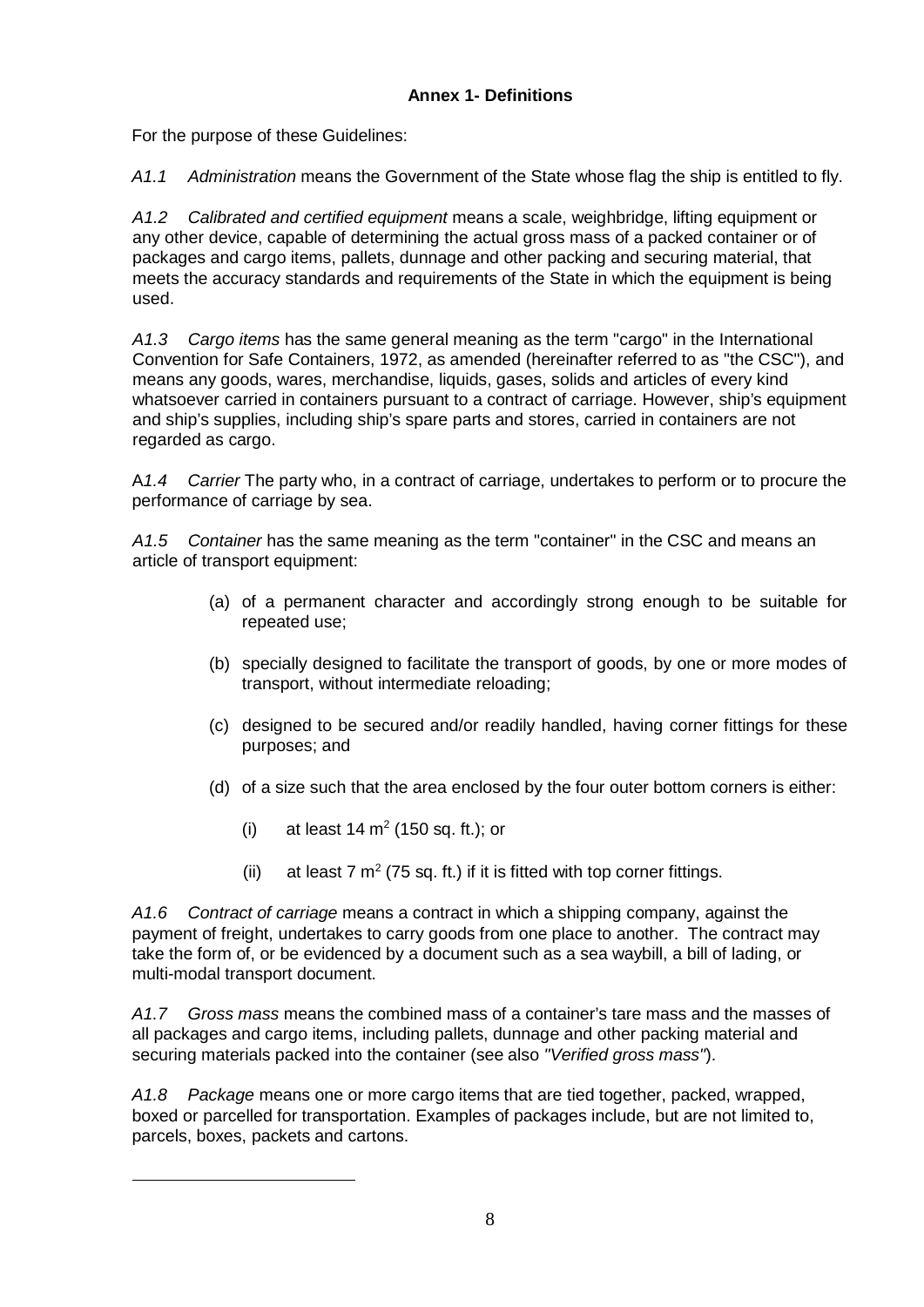*A1.9 Packed container* means a container, as previously defined, loaded ("stuffed" or "filled") with liquids, gases, solids, packages and cargo items, including pallets, dunnage, and other packing material and securing materials.

*A1.10 Packing material* means any material used or for use with packages and cargo items to prevent damage, including, but not limited to, crates, packing blocks, drums, cases, boxes, barrels, and skids. Excluded from the definition is any material within individual sealed packages to protect the cargo item(s) inside the package.

*A1.11 Securing material* means all dunnage, lashing and other equipment used to block, brace, and secure packed cargo items in a container.

*A1.12 Ship* means any vessel to which SOLAS chapter VI applies. Excluded from this definition are roll-on/roll-off (ro-ro) ships engaged on short international voyages<sup>2</sup> where the containers are carried on a chassis or trailer and are loaded and unloaded by being driven on and off such a ship.

*A1.13 Shipper* means a legal entity or person named on the bill of lading or sea waybill or equivalent multimodal transport document (e.g. "through" bill of lading) as shipper and/or who (or in whose name or on whose behalf) a contract of carriage has been concluded with a shipping company. The shipper may also be known as the sender.

*A1.14 Shipping document* means a document used by the shipper to communicate the verified gross mass of the packed container. This document can be part of the shipping instructions to the shipping company or a separate communication (e.g. a declaration including a weight certificate produced by a weigh station).

*A1.15 Tare mass* means the mass of an empty container that does not contain any packages, cargo items, pallets, dunnage, or any other packing material or securing material.

*A1.16 Terminal representative* means a person acting on behalf of a legal entity or person engaged in the business of providing wharfage, dock, stowage, warehouse, or other cargo handling services in connection with a ship.

*A1.17 Verified gross mass* means the total gross mass of a packed container as obtained by one of the methods described in paragraph 5.1 of these Guidelines. (see also *"gross mass").*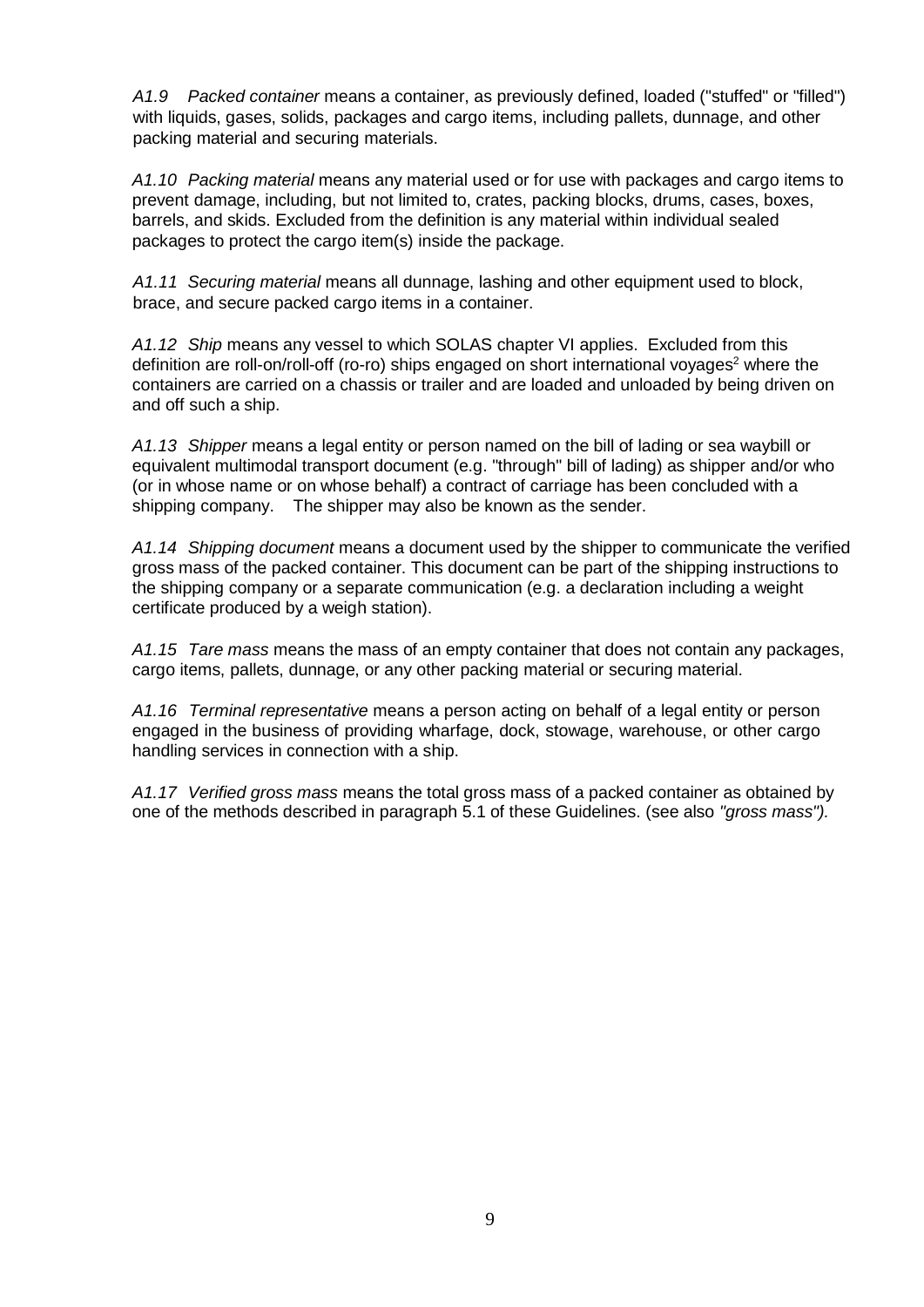# **Annex 2 - Method 2 Application Process to Maritime & Coastguard Agency (MCA)**

A2.1 The MCA is responsible for approving, through the process described below, the suitability of businesses seeking accreditation and ensuring that the process fully conforms to the requirements of SOLAS as amended.

A2.2 The process must provide / ensure a satisfactory level of security for all cargo to be packed in containers

#### **Application procedure**

A2.3 Applicants need to submit the following as part of their application:

- Full Company name and head office address
- Addresses where verified weighing will be undertaken
- Name(s) of responsible person(s) Operations Director / Logistics Personnel etc
- A2.4 Additional elements of a Documented Procedure for a "Method 2" Shipper:
	- Specifying / describing the weighing method to be used
	- Detailing what weighing equipment is to be used as part of the documented procedure
	- Equipment maintenance procedures
	- Calibration procedures (including whether there are periodic internal checks)
	- Discrepancy procedure
	- Reporting and quarantining of faulty equipment
	- Record retention
	- Training
	- Copy of certificates where processes are already audited as part of a Quality Management System

#### **The process**

A2.5 For those companies without audited and certified procedures, if the preliminary details supplied by the applicant are considered satisfactory, the appropriate authority conducts (or arranges that an approved third party conducts) an on-site verification of the implementation, effectiveness and auditability of the weighing measures in place.

A2.6 Following a successful verification visit the trader is considered to be an approved shipper for a period of time not exceeding 3 years and its name added to the official verification of container gross mass database administered by the MCA. The MCA (or the appointed Government department) continues its oversight of the process in order to ensure that it is updated as required and that all approved shippers maintain the level of implementation of their roles and safety responsibilities throughout the period of validity of their approval. To do so, the MCA may require the provision of information or documents and to conduct on-site inspections/spot-checks.

A2.7 For those companies with a documented and externally audited system the MCA will check the documents to ensure their compliance with the requirements of the regulations. On a risk basis the MCA will determine whether or not they believe that the procedures comply with regulatory requirements. If they meet the requirements the relevant approval will be issued. The MCA will investigate any discrepancies including conducting an audit if required.

A2.8 The MCA will issue an authorisation number to the verified shipper which will be recorded on a central database. The authorisation format will be as follows:-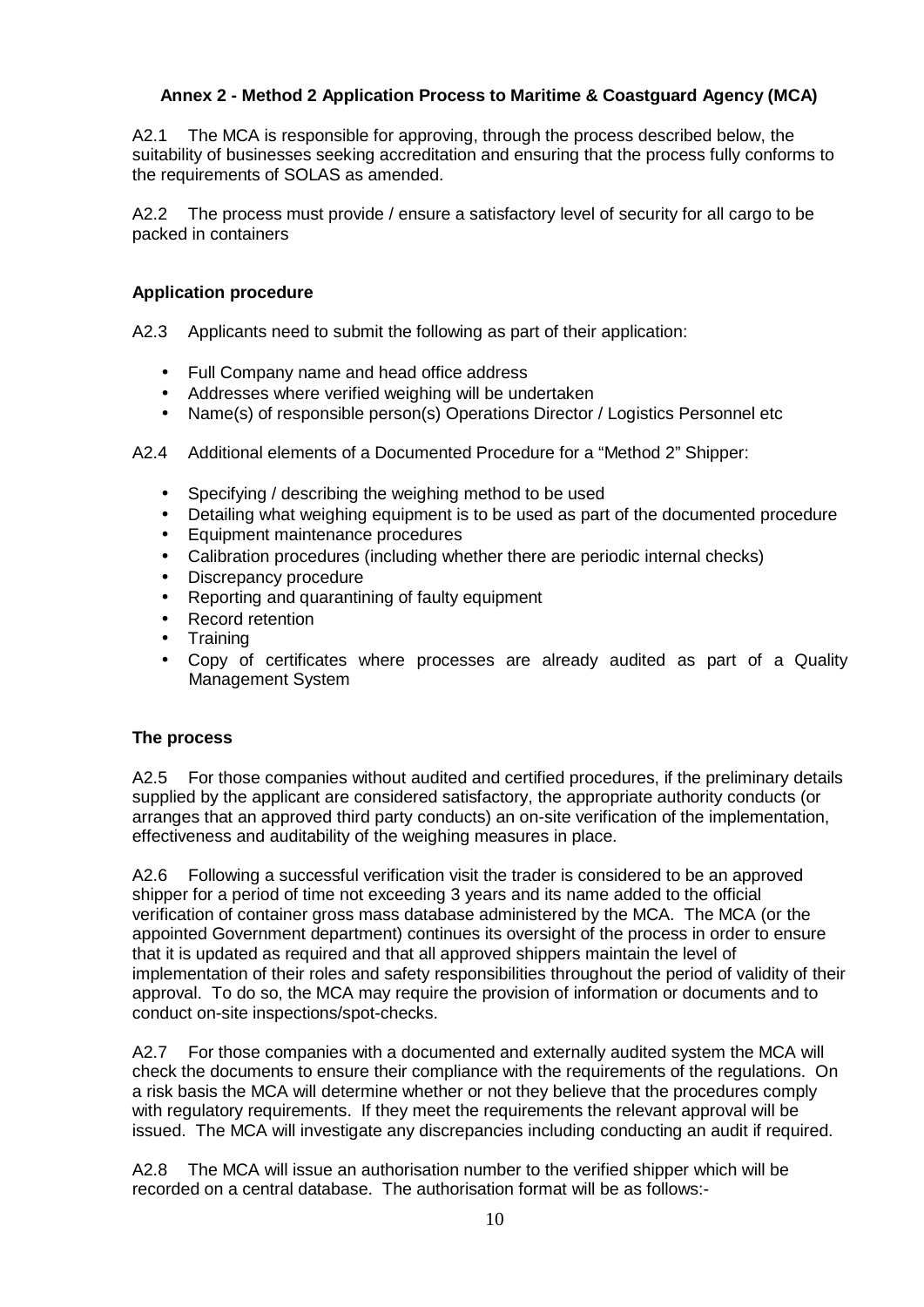- 1234/GB/12AA
	- o 1234-the sequential number issued by the MCA to the approved weigher
	- o GB-Country of issue
	- o 12AA Expiry date of the above approval+

A2.9 Details will be recorded on a central database administered by the MCA and access details provided to authorised parties

#### **Revocation of Approval**

A2.10 When a mis-declaration of a gross mass is notified to the MCA, the "approved" shipper will be asked to explain the non-compliance and depending on the severity or number of noncompliances the "approval" will be revoked and shipper will have to use Method 1.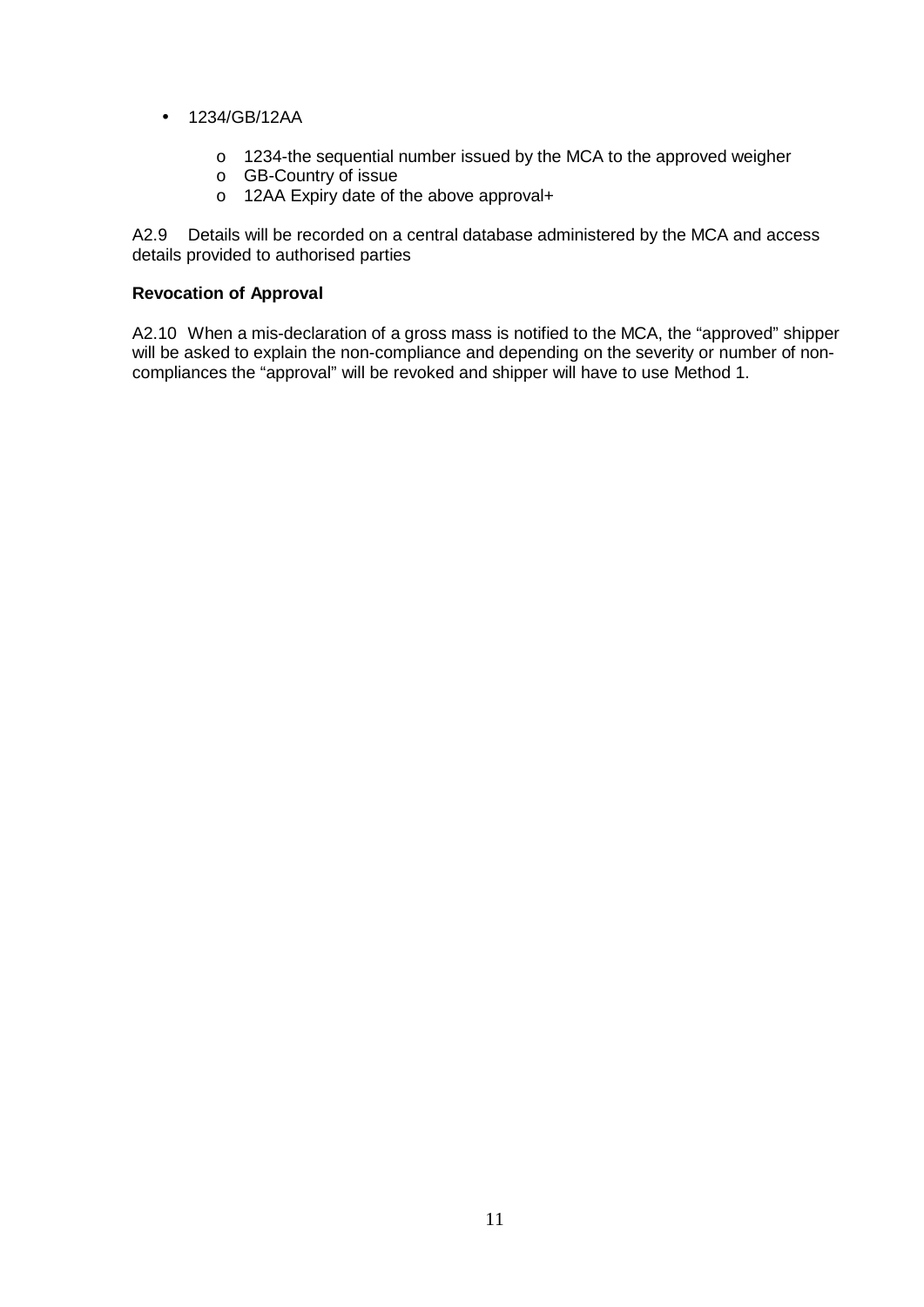# **Annex 3 - Methods for obtaining the verified gross mass of a packed container**

# **A3.1 Method 1 Weighing the packed container**

A3.1.1 The UK common standard for weighbridges is BSEN 45501. The EC Directive on nonautomatic weighing instruments 2009/23/EC is implemented through the Non Automatic Weighing Instruments Regulations 2000 SI3236. In the UK the Regulations are enforced by the Local Weights and Measures Authority (LWMA).

A3.1.2 In addition, for the purposes of this guidance, it will be the responsibility of the weighing instrument operator (e.g. weighbridges, load cell sensing technologies etc.) to ensure that the equipment has a documented procedure for maintenance, calibration and testing of the equipment and the associated records should be kept.

#### **A3.2 Method 2 Certification and Approval Procedures for the calculation of the verified gross mass of a packed container**

# **A3.2.1 Introduction**

The following process methods shall be deemed acceptable to fulfil the requirements to establish a verified weight:-

- 1. the use of Enterprise Resource Planning (ERP) , Systems Applications Products (SAP) or similar management processes which are traceable and audit based
- 2. physically weighing goods on calibrated and certified equipment, in accordance with manufacturers recommended practices or appropriate EU/ISO standards
- 3. equivalent/homogenous goods with a known weight per pallet (or other transport unit) in conjunction with the use of ERP and auditability.

# **A3.2.2 Certification and Approval of the calculated method by the MCA**

- 1. The certification of the calculation method described below will need to be undertaken subject to MCA approval of the process as detailed in Annex 2
- 2. Additional requirements may be specified by the MCA following consultation with the shipper but the MCA will accept the use of existing audit based schemes as the basis for authorising a shipper to become an approved shipper for use of Method 2.

#### **A3.2.3 Calculation of the gross mass of the packed container**

#### Step 1 – weight of the cargo

The weight of the cargo items to be shipped is to be obtained by adding the weight of the individual items together. In the case of bulk products the weight may be obtained from the production process, by metering through calibrated filling devices or by weighing the product.

#### Step 2 – weight of packaging

 material or based on shippers' / forwarders' data, as verified and captured in the company's The weight of the packaging is either obtained from the manufacturer of the packaging ERP or similar system.

#### Step 3 – weight of pallets, securing materials and dunnage

The weight of pallets, packing materials, securing devices such as shoring poles and dunnage is either obtained from the manufacturer, based on shippers' / forwarders' data or preferably weighed and captured in the ERP (or similar) system. In all cases it is the shipper's responsibility to consider the validity of such data.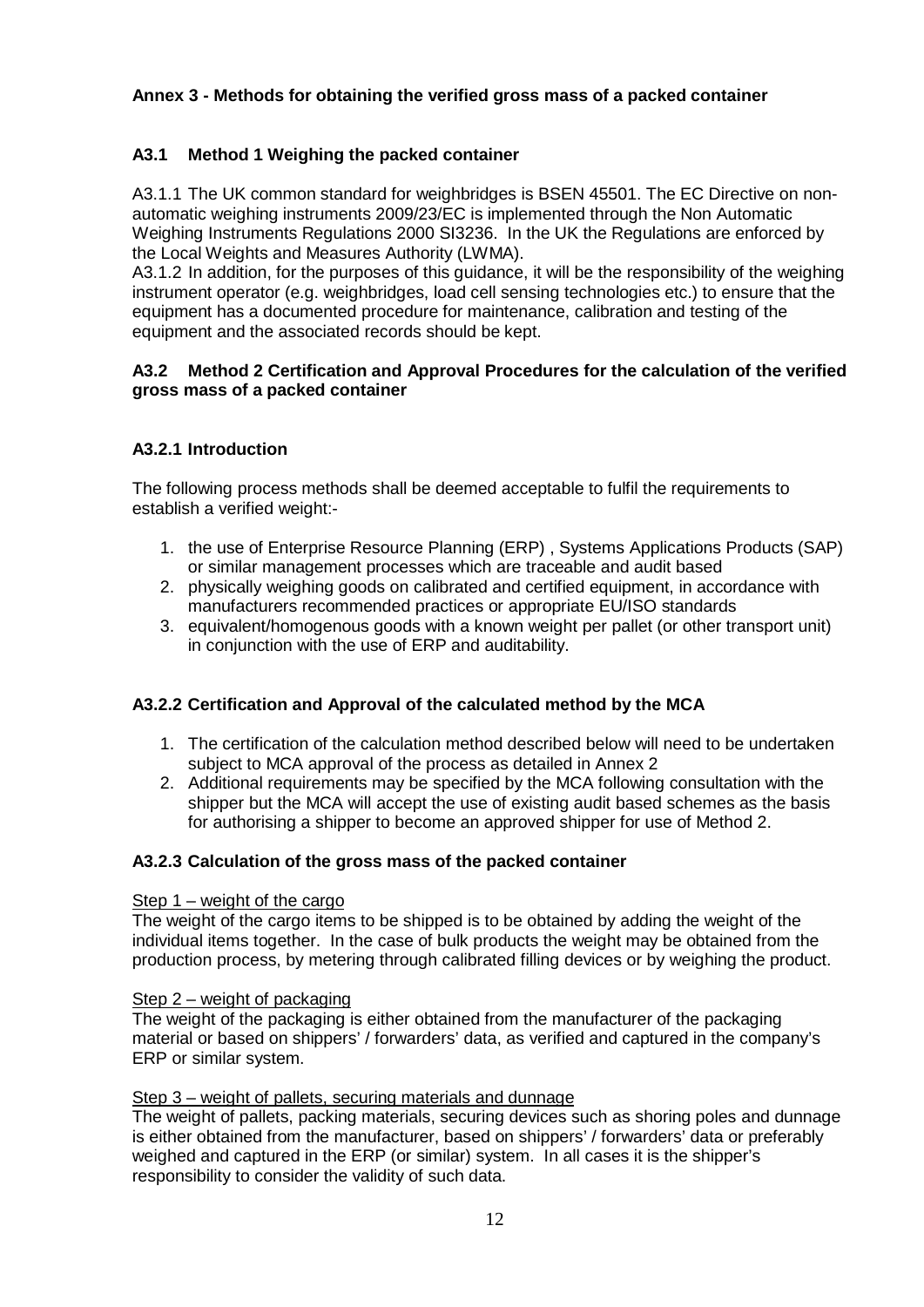#### Step 4 – tare weight of the empty container

The shipper should use the tare weight indicated on the container

#### Step 5 – gross weight of the loaded container

The weights obtained in steps 1 to 4 above should then be added to obtain the gross mass of the packed container.

#### **A3.2.4 Accuracy of the calculation of the verified gross mass of a packed container**

- 1. In the calculation method, the different weights that are added together to establish the sum of the gross weight are subject to variation. For example, the weight of wooden pallets, dunnage and blocking bars depends on the humidity.
- 2. All weighing devices used to determine the weight of the individual components and some minor differences in the tare of the empty container as well as cargo items contribute to these deviations.
- 3. It is recognised that there may be potential deviations in this methodology for determining the verified gross mass of a packed container and these should be documented and addressed as part of the shipper's management procedures.
- 4. Notwithstanding these potential deviations in the gross mass of a packed container, nothing shall derogate from the shipper's responsibility to establish accurately the verified gross mass of the packed container, in accordance with SOLAS VI Reg. 2.